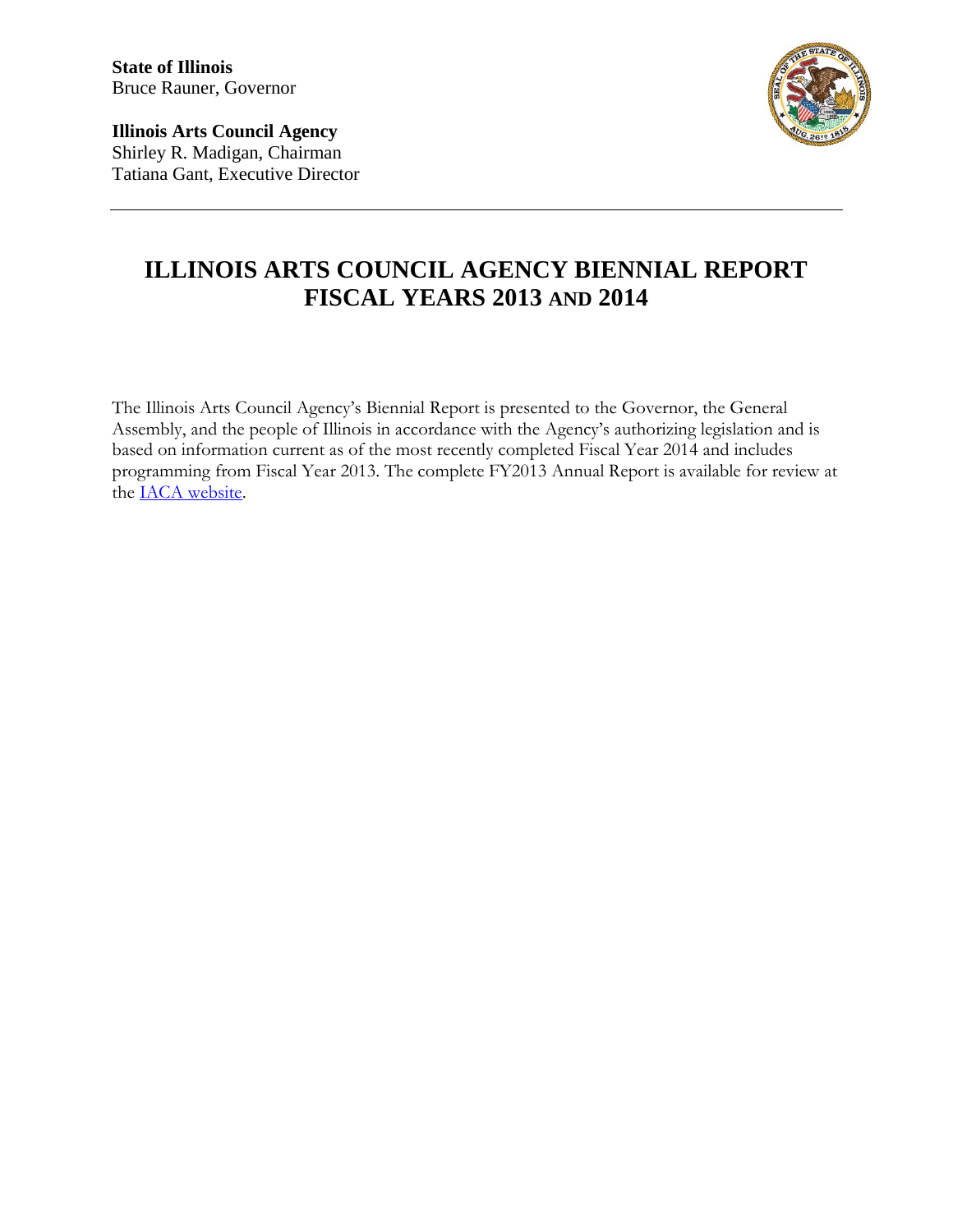**State of Illinois** Bruce Rauner, Governor

**Illinois Arts Council Agency** Shirley R. Madigan, Chairman Tatiana Gant, Executive Director



### **ILLINOIS ARTS COUNCIL AGENCY BIENNIAL REPORT FISCAL YEARS 2013 AND 2014**

**Table of Contents**

Background

Results

Illinois Arts Council Members

For More Information

Attachments

FY2013 Grants List by Legislative District

FY2014 Grants List by Legislative District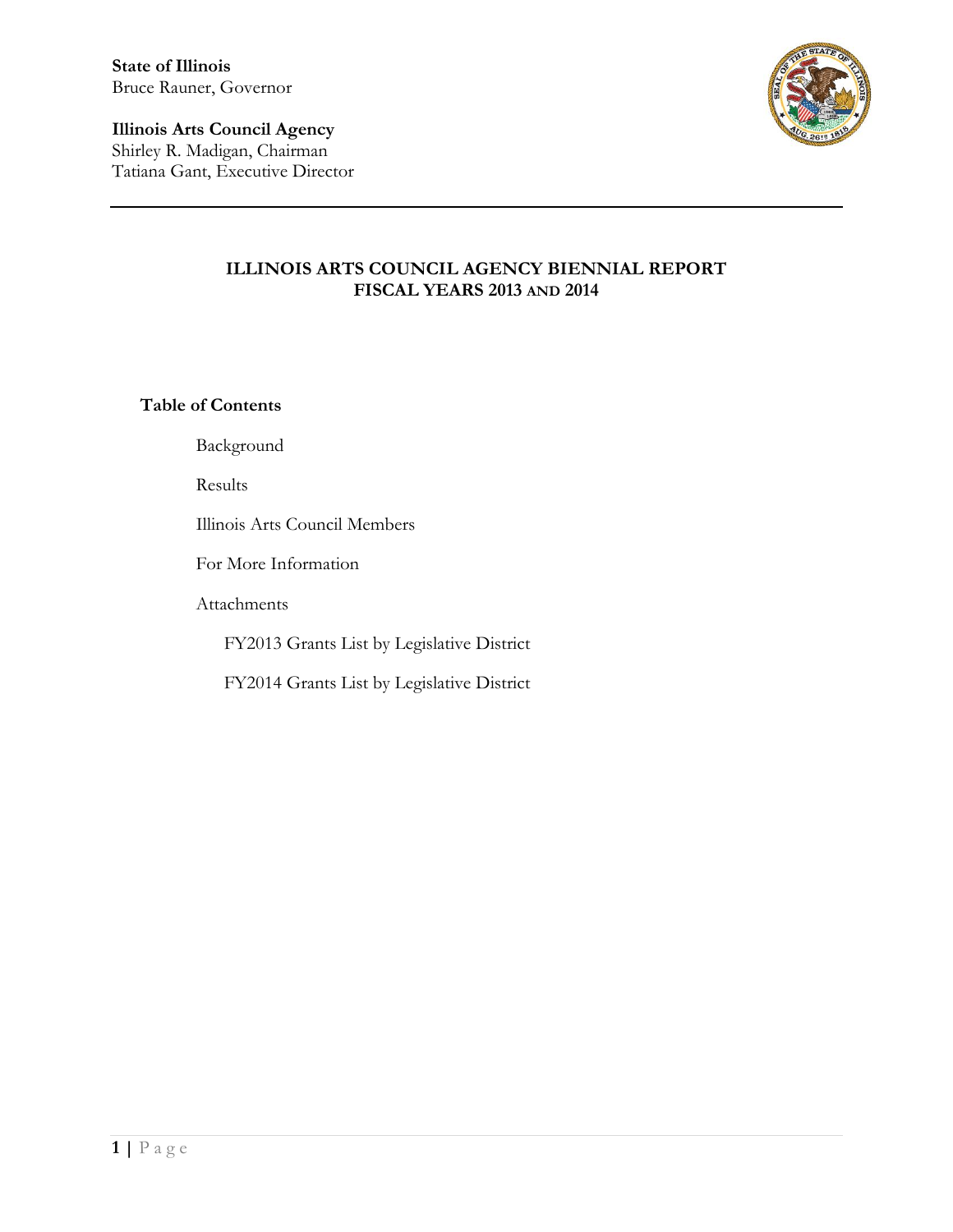**Illinois Arts Council Agency** Shirley R. Madigan, Chairman Tatiana Gant, Executive Director



### **Background**

The Illinois Arts Council Agency (IACA) was created with the Arts Council Act in 1965. The IACA advances its mission *to build a strong, creative, and connected Illinois through the arts* with resources and opportunities designed to nurture emerging ideas and to sustain artistic excellence.

IACA grant programs focus on making gains in three key areas:

- **Creative Sector** funding invests in Illinois' individual artists, not-for-profit organizations, educational institutions, and municipalities for the production and presentation of highquality public arts programming, thereby providing stability, ensuring cultural vitality, and spurring economic growth.
- **Arts Education** investments ensure that individuals of all ages and experience levels have the opportunity to develop artistic skills to reach their full potential and are able to develop career proficiency to meet the demands of an evolving economy.
- Support to the **Underserved Sector** equalizes opportunities for communities in which individuals lack access to arts programs due to geography, economic conditions, ethnic background, age, or disability.

The IACA collaborates with other state agencies and works cross sector to connect the Illinois cultural community to public and private resources. The IACA interacts with Federal, State, and local governments and entities and is a leader in national conversations on arts, culture, and education.

### **Results**

IACA grant programs are designed to meet the artistic needs of its citizens. Guided by public input, the IACA examined its programs and resources and implemented revisions, including:

- Broadening the existing Quick Start Program to support arts learning beyond schools into community settings for learners of all ages. With clear and direct guidelines, the program makes arts learning opportunities readily available. 50% of StARTs applicants are making their first request to the IACA.
- Reinstating Summer Youth Employment in the Arts (SYEA) to provide paid internships for high school students to build artistic and administrative skills, making evident the variety of possible careers in the arts. In FY14 SYEA provided employment opportunities to youth through 44 organizations in 20 communities.
- Increasing support to the Arts Tour & Live Music (ATLM) program, making performances by Illinois professional artists accessible with up to 75% of the contracted performance fee covered by the award. The IACA provided 99 awards to organizations across Illinois.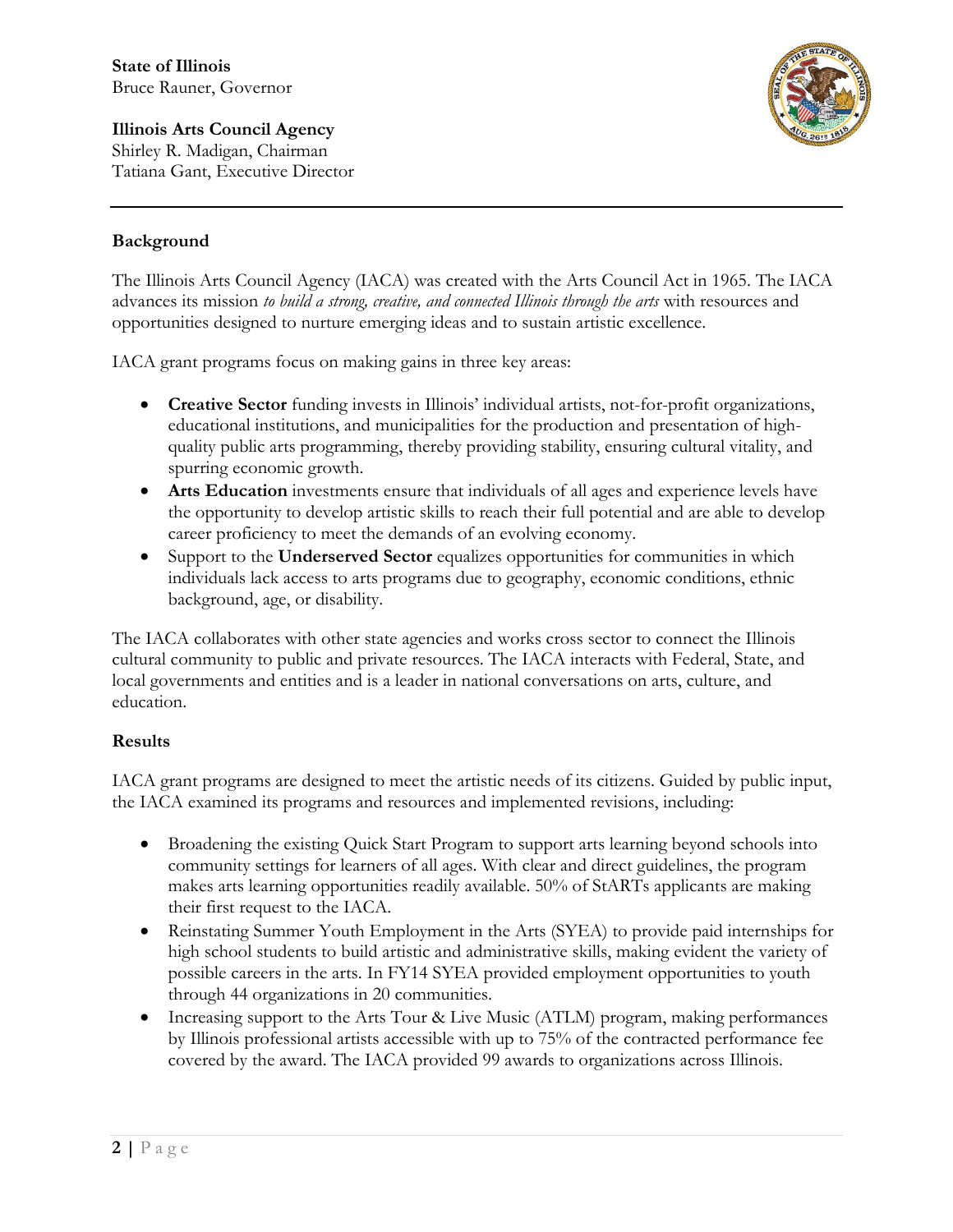**Illinois Arts Council Agency** Shirley R. Madigan, Chairman Tatiana Gant, Executive Director

A 2012 study by Americans for the Arts calculated that the arts are a \$2.75 billion dollar industry in Illinois, generating more than \$157 million dollars in revenue for State government annually. The same study found that the arts industry supported more than 78,000 jobs in Illinois. Revenue reported by the 950+ individuals and organizations supported with FY13 funding totaled more than \$1.3 billion. The IACA is the most efficient means of growing the arts sector with its investments in small businesses, from community-based organizations to individual artists.

IACA investments grow vibrant institutions that nurture Illinois' creative future. Tony Award winning Steppenwolf Theatre, an IACA grantee, has been instrumental in establishing a cultural district. Steppenwolf can claim among its ensemble many nationally known members including playwright Terrell McCraney, a recent recipient of a MacArthur Fellowship and a Doris Duke Artist Award.

In 2013 the IACA, in cooperation with Arts Alliance Illinois, hosted the biennial One State Together in the Arts conference in the Quad Cities. This event addresses the need for the arts community to gather, gain knowledge, and share ideas. The 2013 theme explored the role the arts play in building communities. Presentations ranged from the intersection of art and agriculture to acclaimed artist and urban planner Theaster Gates. Attendees came from across the state.

In partnership with the Illinois State Board of Education, IACA ensures that the arts are a part of the education of every child in this state. In FY13 and FY14, 14 districts received funding to support the development of an instructional strategy, and 12 received multi-year support to implement that plan. With good statewide distribution, this investment is equalizing access to quality education and will have long-term impact on students' learning.

The IACA is leveraging relationships with Public Radio & Television (PRTV) stations with increased opportunities to develop magazine shows that spotlight regional cultural treasures, raising the profile of both the artist and the community. These programs are shared among PRTV stations to gain broad state-wide exposure. Programs have captured treasures such as WQPT's *Letters Home to Hero Street* which tells the story of eight Mexican American veterans through the letters they sent home to Silvis, IL. WTTW is completing a program on the FY14 Fellowship awardees, raising the profile of the exceptional artists benefiting from Illinois' investment.

IACA staff members are recognized as leaders in their field and are recruited to participate in a number of national projects. They recently collaborated with the Kennedy Center on the 2014 Leadership Exchange in Arts and Disability (LEAD) in Chicago, setting an attendance record for the conference. The IACA made scholarships available for 16 Illinois residents to attend LEAD and gain insight in ways to reach and engage all ages and abilities in the arts.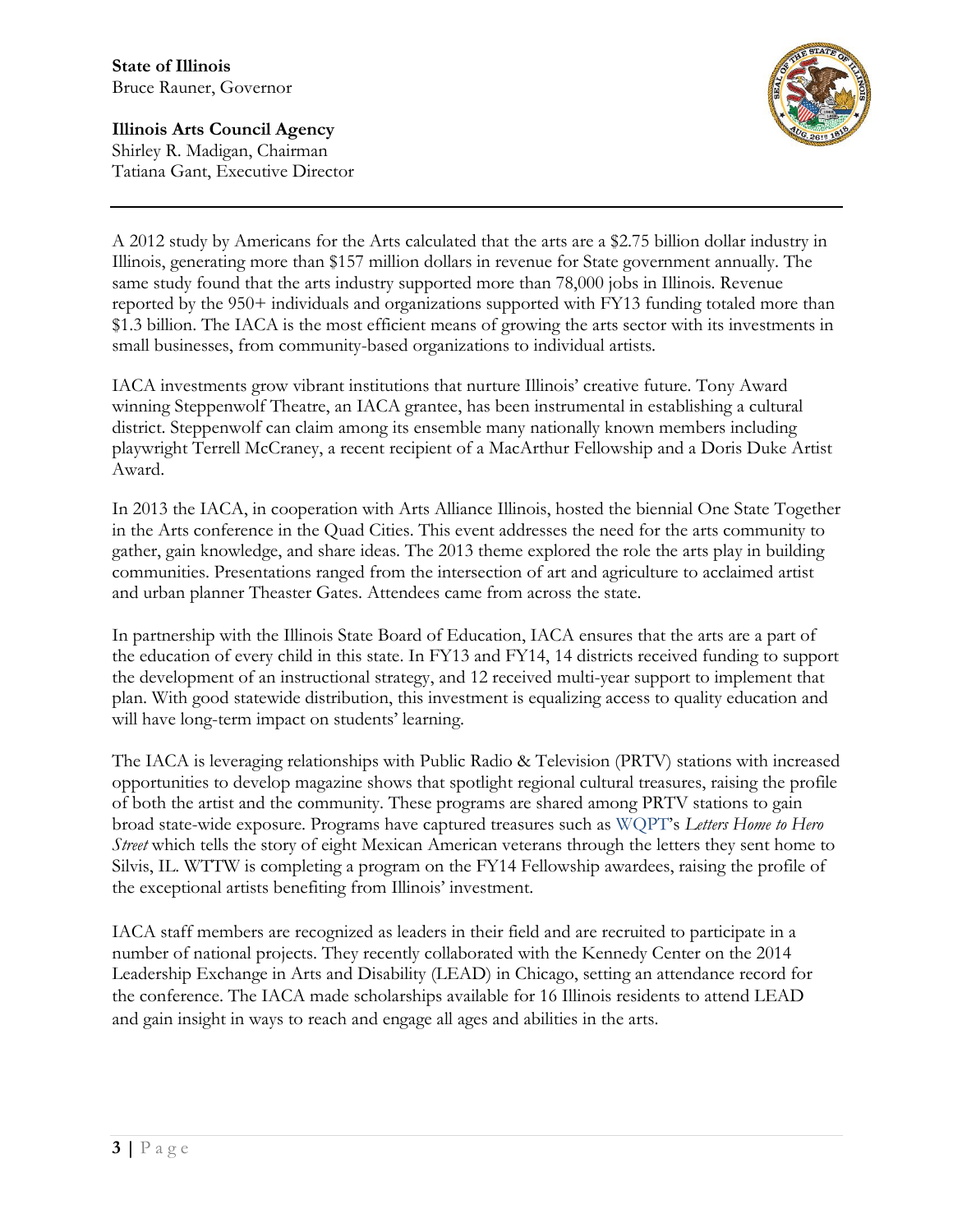**Illinois Arts Council Agency** Shirley R. Madigan, Chairman Tatiana Gant, Executive Director



## **ILLINOIS ARTS COUNCIL MEMBERS**

The Illinois Arts Council Agency is governed by a Council comprised of up to 21 private citizens from throughout Illinois who are appointed by the Governor. These members serve in a voluntary, non-paid, capacity for four-year terms. The list below represents Illinois Arts Council members who served full or partial terms during Fiscal Year 2013 and 2014.

Shirley R. Madigan, Chair, Chicago Andy Van Meter, Secretary, Springfield Rhoda A. Pierce, Vice-Chair, Highland Park Jill Arena, Chicago Lisa Dent Bielefeldt, St. Charles Virginia G. Bobins, Chicago William E. Brattain, Colchester Patrice Bugelas-Brandt, Winnetka Rich Daniels, Evergreen Park Beth Boosalis Davis, Evanston Christina Kemper Gidwitz, Chicago Henry Godinez, Chicago

Desiree Grode, Chicago Jodie Shagrin Kavensky, Rock Island Valerie King, Chicago Jennifer Levine, Chicago Carmen Lonstein, Chicago (FY13) Gary Matts, Darien Peggy A. Montes, Chicago Barry E. Moore, Normal (FY13) Sheila M. O'Brien, Glenview Howard A. Tullman, Chicago Donald T. Wiener, Chicago

For the most up-to-date list, please visit <http://appointments.illinois.gov/>